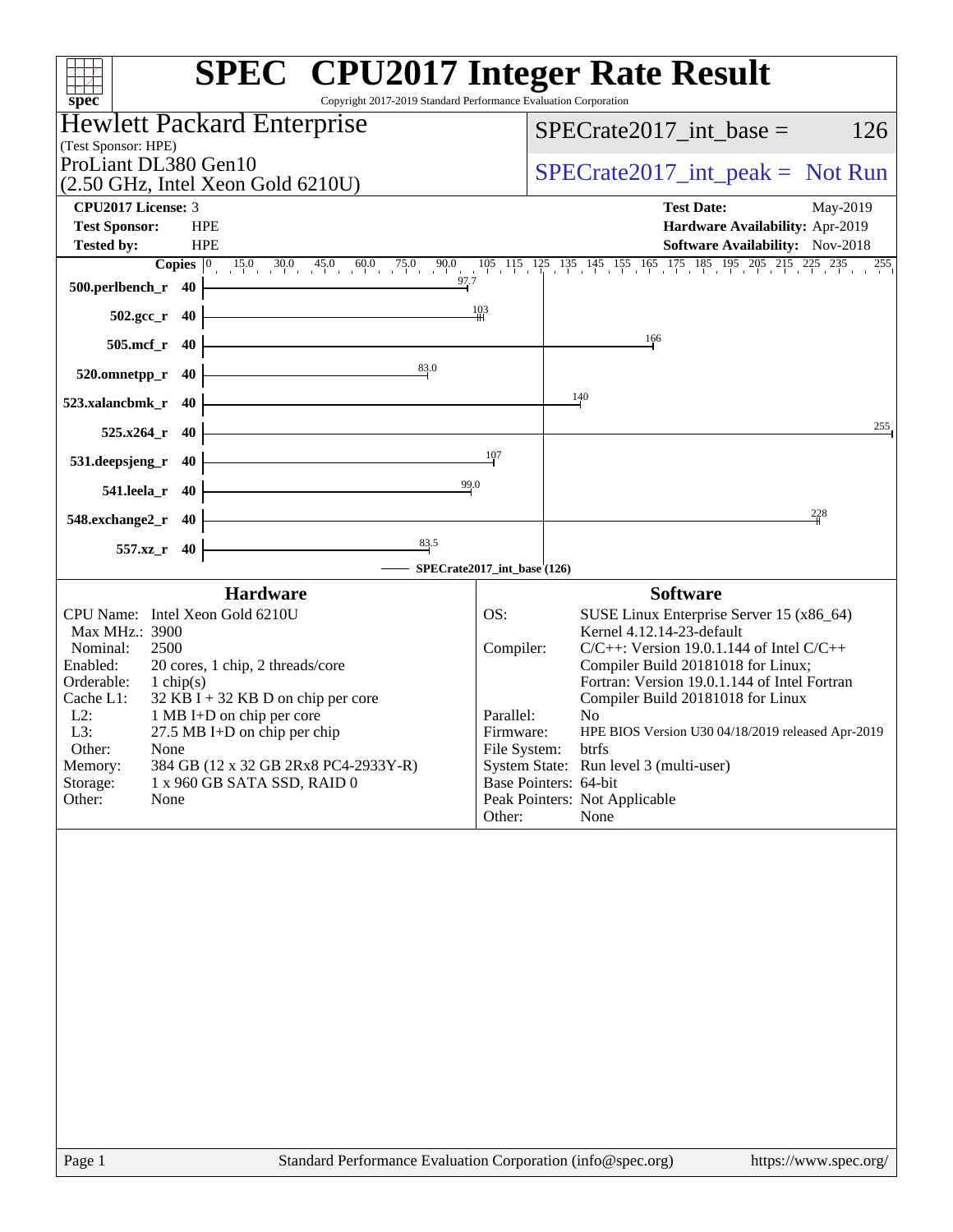

Copyright 2017-2019 Standard Performance Evaluation Corporation

### Hewlett Packard Enterprise

(Test Sponsor: HPE)

(2.50 GHz, Intel Xeon Gold 6210U)

 $SPECTate2017\_int\_base = 126$ 

### ProLiant DL380 Gen10  $SPECTA 50 \text{ GHz}$  [SPECrate2017\\_int\\_peak =](http://www.spec.org/auto/cpu2017/Docs/result-fields.html#SPECrate2017intpeak) Not Run

**[CPU2017 License:](http://www.spec.org/auto/cpu2017/Docs/result-fields.html#CPU2017License)** 3 **[Test Date:](http://www.spec.org/auto/cpu2017/Docs/result-fields.html#TestDate)** May-2019 **[Test Sponsor:](http://www.spec.org/auto/cpu2017/Docs/result-fields.html#TestSponsor)** HPE **[Hardware Availability:](http://www.spec.org/auto/cpu2017/Docs/result-fields.html#HardwareAvailability)** Apr-2019 **[Tested by:](http://www.spec.org/auto/cpu2017/Docs/result-fields.html#Testedby)** HPE **HPE [Software Availability:](http://www.spec.org/auto/cpu2017/Docs/result-fields.html#SoftwareAvailability)** Nov-2018

#### **[Results Table](http://www.spec.org/auto/cpu2017/Docs/result-fields.html#ResultsTable)**

|                               | <b>Base</b>   |                |                |                |            | <b>Peak</b>    |       |               |                |              |                |              |                |              |
|-------------------------------|---------------|----------------|----------------|----------------|------------|----------------|-------|---------------|----------------|--------------|----------------|--------------|----------------|--------------|
| <b>Benchmark</b>              | <b>Copies</b> | <b>Seconds</b> | Ratio          | <b>Seconds</b> | Ratio      | <b>Seconds</b> | Ratio | <b>Copies</b> | <b>Seconds</b> | <b>Ratio</b> | <b>Seconds</b> | <b>Ratio</b> | <b>Seconds</b> | <b>Ratio</b> |
| $500.$ perlbench_r            | 40            | 652            | 97.7           | 653            | 97.5       | 652            | 97.7  |               |                |              |                |              |                |              |
| $502.\text{sec}$ <sub>r</sub> | 40            | 557            | 102            | 552            | <b>103</b> | 547            | 104   |               |                |              |                |              |                |              |
| $505$ .mcf r                  | 40            | 388            | 167            | 389            | 166        | 388            | 166   |               |                |              |                |              |                |              |
| 520.omnetpp_r                 | 40            | 633            | 82.9           | 631            | 83.1       | 632            | 83.0  |               |                |              |                |              |                |              |
| 523.xalancbmk r               | 40            | 303            | 140            | 303            | 139        | 303            | 140   |               |                |              |                |              |                |              |
| $525.x264$ r                  | 40            | 275            | 255            | 275            | 255        | 275            | 255   |               |                |              |                |              |                |              |
| 531.deepsjeng_r               | 40            | 427            | 107            | 427            | 107        | 426            | 108   |               |                |              |                |              |                |              |
| 541.leela_r                   | 40            | 669            | 99.0           | 669            | 99.0       | 669            | 99.0  |               |                |              |                |              |                |              |
| 548.exchange2_r               | 40            | 462            | 227            | 460            | 228        | 460            | 228   |               |                |              |                |              |                |              |
| 557.xz r                      | 40            | 518            | 83.4           | 517            | 83.5       | 517            | 83.6  |               |                |              |                |              |                |              |
| $SPECrate2017$ int base =     |               |                | 126            |                |            |                |       |               |                |              |                |              |                |              |
| $SPECrate2017$ int peak =     |               |                | <b>Not Run</b> |                |            |                |       |               |                |              |                |              |                |              |

Results appear in the [order in which they were run.](http://www.spec.org/auto/cpu2017/Docs/result-fields.html#RunOrder) Bold underlined text [indicates a median measurement.](http://www.spec.org/auto/cpu2017/Docs/result-fields.html#Median)

#### **[Submit Notes](http://www.spec.org/auto/cpu2017/Docs/result-fields.html#SubmitNotes)**

 The numactl mechanism was used to bind copies to processors. The config file option 'submit' was used to generate numactl commands to bind each copy to a specific processor. For details, please see the config file.

#### **[Operating System Notes](http://www.spec.org/auto/cpu2017/Docs/result-fields.html#OperatingSystemNotes)**

 Stack size set to unlimited using "ulimit -s unlimited" Transparent Huge Pages enabled by default Prior to runcpu invocation Filesystem page cache synced and cleared with: sync; echo 3 > /proc/sys/vm/drop\_caches runcpu command invoked through numactl i.e.: numactl --interleave=all runcpu <etc>

#### **[General Notes](http://www.spec.org/auto/cpu2017/Docs/result-fields.html#GeneralNotes)**

Environment variables set by runcpu before the start of the run: LD\_LIBRARY\_PATH = "/home/cpu2017/lib/ia32:/home/cpu2017/lib/intel64"

 Binaries compiled on a system with 1x Intel Core i9-7900X CPU + 32GB RAM memory using Redhat Enterprise Linux 7.5 NA: The test sponsor attests, as of date of publication, that CVE-2017-5754 (Meltdown) is mitigated in the system as tested and documented. Yes: The test sponsor attests, as of date of publication, that CVE-2017-5753 (Spectre variant 1) is mitigated in the system as tested and documented. Yes: The test sponsor attests, as of date of publication, that CVE-2017-5715 (Spectre variant 2)

**(Continued on next page)**

| Page 2 | Standard Performance Evaluation Corporation (info@spec.org) | https://www.spec.org/ |
|--------|-------------------------------------------------------------|-----------------------|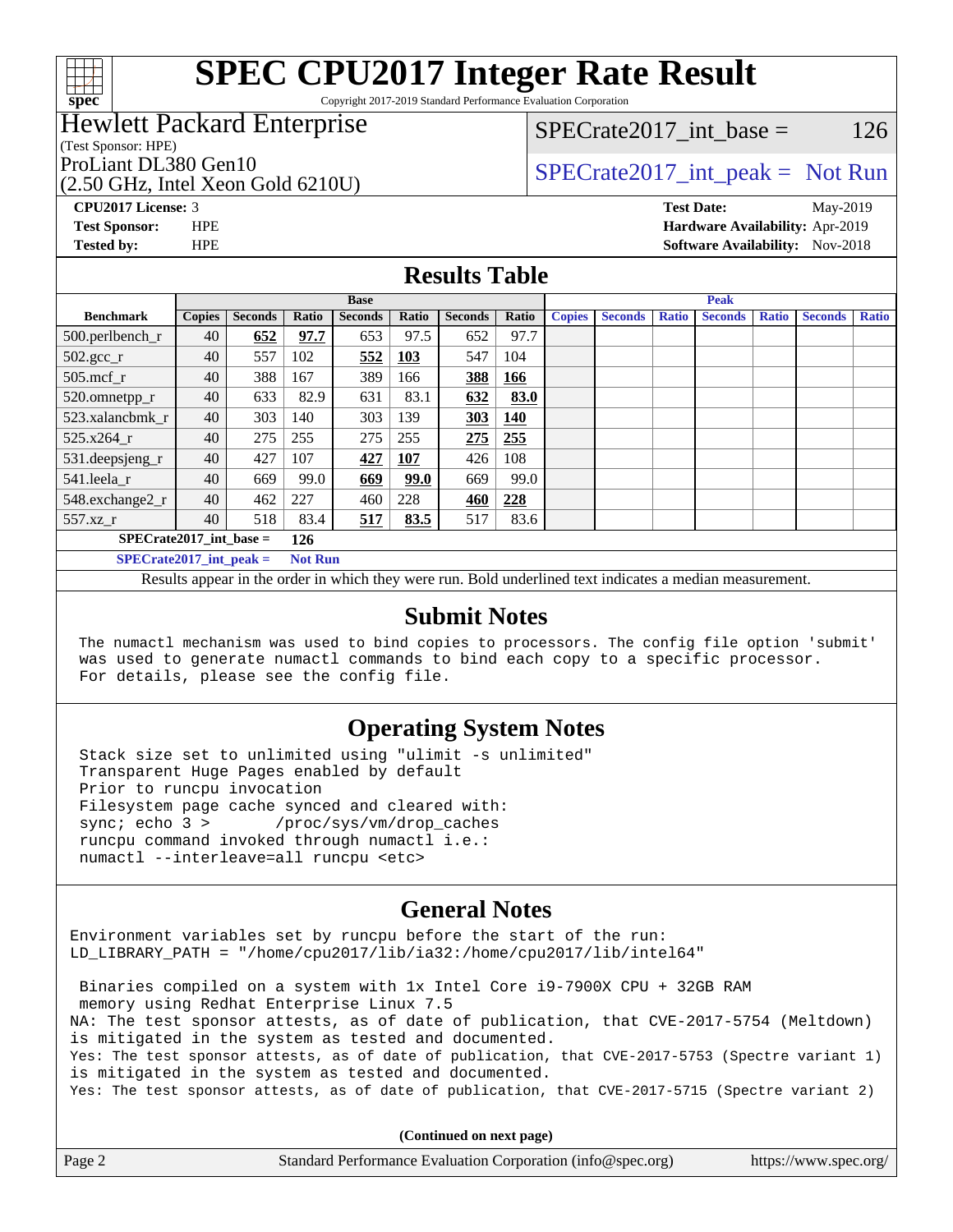| S | ١<br>U | ۱t | ۱. |  |
|---|--------|----|----|--|

Copyright 2017-2019 Standard Performance Evaluation Corporation

#### Hewlett Packard Enterprise

SPECrate  $2017$  int base = 126

#### (Test Sponsor: HPE)

(2.50 GHz, Intel Xeon Gold 6210U)

ProLiant DL380 Gen10  $SPECTA = 50 \text{ GHz}$  [SPECrate2017\\_int\\_peak =](http://www.spec.org/auto/cpu2017/Docs/result-fields.html#SPECrate2017intpeak) Not Run

**[CPU2017 License:](http://www.spec.org/auto/cpu2017/Docs/result-fields.html#CPU2017License)** 3 **[Test Date:](http://www.spec.org/auto/cpu2017/Docs/result-fields.html#TestDate)** May-2019 **[Test Sponsor:](http://www.spec.org/auto/cpu2017/Docs/result-fields.html#TestSponsor)** HPE **[Hardware Availability:](http://www.spec.org/auto/cpu2017/Docs/result-fields.html#HardwareAvailability)** Apr-2019 **[Tested by:](http://www.spec.org/auto/cpu2017/Docs/result-fields.html#Testedby)** HPE **HPE [Software Availability:](http://www.spec.org/auto/cpu2017/Docs/result-fields.html#SoftwareAvailability)** Nov-2018

#### **[General Notes \(Continued\)](http://www.spec.org/auto/cpu2017/Docs/result-fields.html#GeneralNotes)**

is mitigated in the system as tested and documented.

#### **[Platform Notes](http://www.spec.org/auto/cpu2017/Docs/result-fields.html#PlatformNotes)**

Page 3 Standard Performance Evaluation Corporation [\(info@spec.org\)](mailto:info@spec.org) <https://www.spec.org/> BIOS Configuration: Thermal Configuration set to Maximum Cooling Memory Patrol Scrubbing set to Disabled LLC Prefetch set to Enabled LLC Dead Line Allocation set to Disabled Enhanced Processor Performance set to Enabled Workload Profile set to General Throughput Compute Workload Profile set to Custom Energy/Performance Bias set to Balanced Performance Sysinfo program /home/cpu2017/bin/sysinfo Rev: r5974 of 2018-05-19 9bcde8f2999c33d61f64985e45859ea9 running on dl380-clx-sles15 Mon May 27 05:45:22 2019 SUT (System Under Test) info as seen by some common utilities. For more information on this section, see <https://www.spec.org/cpu2017/Docs/config.html#sysinfo> From /proc/cpuinfo model name : Intel(R) Xeon(R) Gold 6210U CPU @ 2.50GHz 1 "physical id"s (chips) 40 "processors" cores, siblings (Caution: counting these is hw and system dependent. The following excerpts from /proc/cpuinfo might not be reliable. Use with caution.) cpu cores : 20 siblings : 40 physical 0: cores 0 1 2 3 8 9 10 11 12 16 17 18 19 20 24 25 26 27 28 From lscpu: Architecture: x86\_64 CPU op-mode(s): 32-bit, 64-bit Byte Order: Little Endian  $CPU(s):$  40 On-line CPU(s) list: 0-39 Thread(s) per core: 2 Core(s) per socket: 20 Socket(s): 1 NUMA node(s): 2 Vendor ID: GenuineIntel CPU family: 6 Model: 85 Model name: Intel(R) Xeon(R) Gold 6210U CPU @ 2.50GHz Stepping: 6 **(Continued on next page)**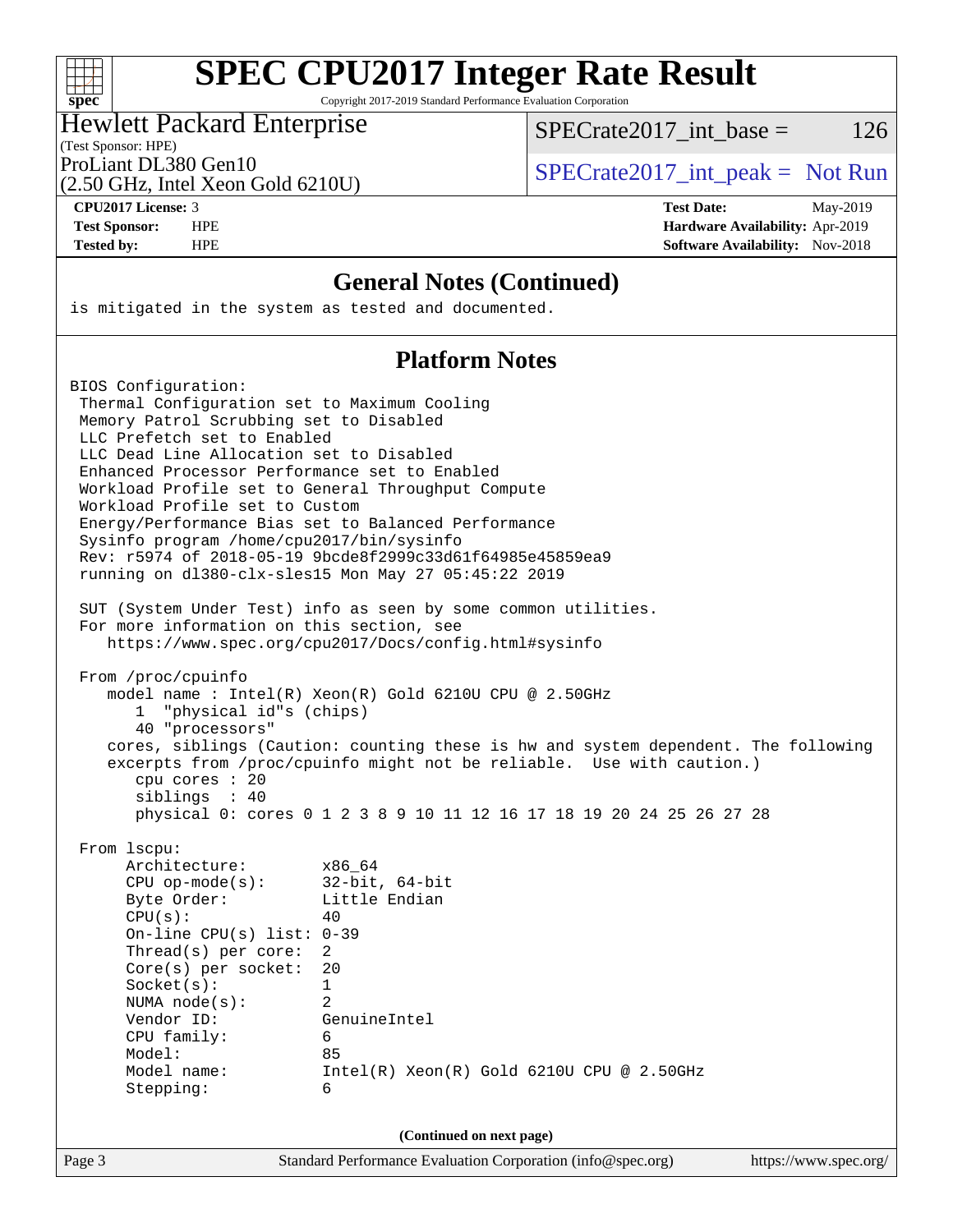

Copyright 2017-2019 Standard Performance Evaluation Corporation

#### Hewlett Packard Enterprise

 $SPECTate2017\_int\_base = 126$ 

(Test Sponsor: HPE) (2.50 GHz, Intel Xeon Gold 6210U)

ProLiant DL380 Gen10  $SPECrate2017$ \_int\_peak = Not Run

**[CPU2017 License:](http://www.spec.org/auto/cpu2017/Docs/result-fields.html#CPU2017License)** 3 **[Test Date:](http://www.spec.org/auto/cpu2017/Docs/result-fields.html#TestDate)** May-2019 **[Test Sponsor:](http://www.spec.org/auto/cpu2017/Docs/result-fields.html#TestSponsor)** HPE **[Hardware Availability:](http://www.spec.org/auto/cpu2017/Docs/result-fields.html#HardwareAvailability)** Apr-2019 **[Tested by:](http://www.spec.org/auto/cpu2017/Docs/result-fields.html#Testedby)** HPE **[Software Availability:](http://www.spec.org/auto/cpu2017/Docs/result-fields.html#SoftwareAvailability)** Nov-2018

#### **[Platform Notes \(Continued\)](http://www.spec.org/auto/cpu2017/Docs/result-fields.html#PlatformNotes)**

 CPU MHz: 2500.000 BogoMIPS: 5000.00<br>Virtualization: VT-x Virtualization: L1d cache: 32K L1i cache: 32K L2 cache: 1024K L3 cache: 28160K NUMA node0 CPU(s): 0-9,20-29 NUMA node1 CPU(s): 10-19,30-39 Flags: fpu vme de pse tsc msr pae mce cx8 apic sep mtrr pge mca cmov pat pse36 clflush dts acpi mmx fxsr sse sse2 ss ht tm pbe syscall nx pdpe1gb rdtscp lm constant\_tsc art arch\_perfmon pebs bts rep\_good nopl xtopology nonstop\_tsc cpuid aperfmperf tsc\_known\_freq pni pclmulqdq dtes64 monitor ds\_cpl vmx smx est tm2 ssse3 sdbg fma cx16 xtpr pdcm pcid dca sse4\_1 sse4\_2 x2apic movbe popcnt tsc\_deadline\_timer aes xsave avx f16c rdrand lahf\_lm abm 3dnowprefetch cpuid\_fault epb cat\_l3 cdp\_l3 invpcid\_single intel\_ppin mba tpr\_shadow vnmi flexpriority ept vpid fsgsbase tsc\_adjust bmi1 hle avx2 smep bmi2 erms invpcid rtm cqm mpx rdt\_a avx512f avx512dq rdseed adx smap clflushopt clwb intel\_pt avx512cd avx512bw avx512vl xsaveopt xsavec xgetbv1 xsaves cqm\_llc cqm\_occup\_llc cqm\_mbm\_total cqm\_mbm\_local ibpb ibrs stibp dtherm ida arat pln pts pku ospke avx512\_vnni arch\_capabilities ssbd /proc/cpuinfo cache data cache size : 28160 KB From numactl --hardware WARNING: a numactl 'node' might or might not correspond to a physical chip. available: 2 nodes (0-1) node 0 cpus: 0 1 2 3 4 5 6 7 8 9 20 21 22 23 24 25 26 27 28 29 node 0 size: 193045 MB node 0 free: 192636 MB node 1 cpus: 10 11 12 13 14 15 16 17 18 19 30 31 32 33 34 35 36 37 38 39 node 1 size: 193306 MB node 1 free: 193007 MB node distances: node 0 1 0: 10 21 1: 21 10 From /proc/meminfo MemTotal: 395624252 kB HugePages\_Total: 0 Hugepagesize: 2048 kB From /etc/\*release\* /etc/\*version\* os-release: NAME="SLES" VERSION="15" **(Continued on next page)**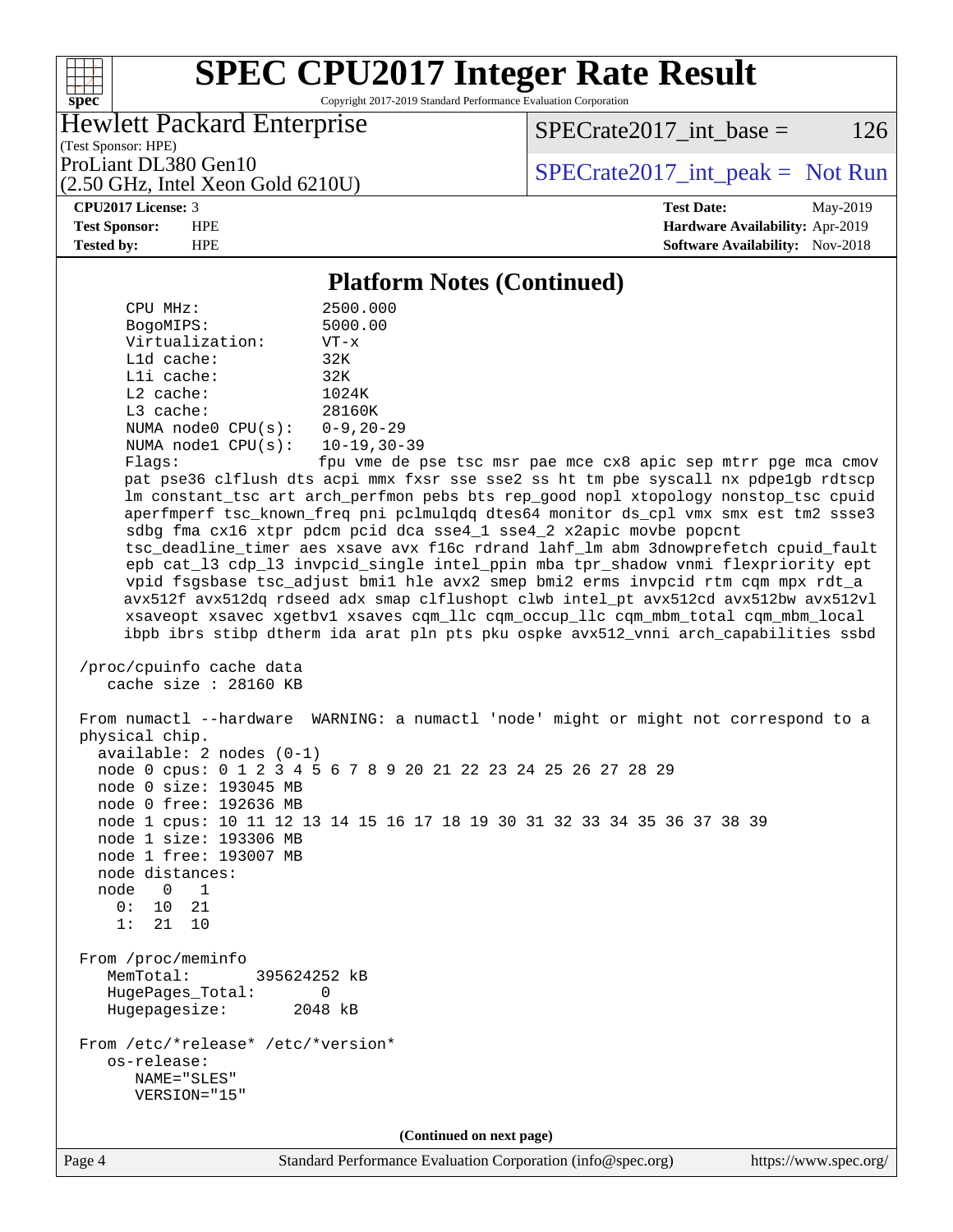#### **[SPEC CPU2017 Integer Rate Result](http://www.spec.org/auto/cpu2017/Docs/result-fields.html#SPECCPU2017IntegerRateResult)** Copyright 2017-2019 Standard Performance Evaluation Corporation

Hewlett Packard Enterprise

 $SPECTate2017\_int\_base = 126$ 

(Test Sponsor: HPE) (2.50 GHz, Intel Xeon Gold 6210U)

ProLiant DL380 Gen10  $SPECTA 50 \text{ GHz}$  [SPECrate2017\\_int\\_peak =](http://www.spec.org/auto/cpu2017/Docs/result-fields.html#SPECrate2017intpeak) Not Run

**[spec](http://www.spec.org/)**

 $+\!\!+\!\!$ 

**[CPU2017 License:](http://www.spec.org/auto/cpu2017/Docs/result-fields.html#CPU2017License)** 3 **[Test Date:](http://www.spec.org/auto/cpu2017/Docs/result-fields.html#TestDate)** May-2019 **[Test Sponsor:](http://www.spec.org/auto/cpu2017/Docs/result-fields.html#TestSponsor)** HPE **[Hardware Availability:](http://www.spec.org/auto/cpu2017/Docs/result-fields.html#HardwareAvailability)** Apr-2019 **[Tested by:](http://www.spec.org/auto/cpu2017/Docs/result-fields.html#Testedby)** HPE **[Software Availability:](http://www.spec.org/auto/cpu2017/Docs/result-fields.html#SoftwareAvailability)** Nov-2018

#### **[Platform Notes \(Continued\)](http://www.spec.org/auto/cpu2017/Docs/result-fields.html#PlatformNotes)**

 VERSION\_ID="15" PRETTY\_NAME="SUSE Linux Enterprise Server 15" ID="sles" ID\_LIKE="suse" ANSI\_COLOR="0;32" CPE\_NAME="cpe:/o:suse:sles:15" uname -a: Linux dl380-clx-sles15 4.12.14-23-default #1 SMP Tue May 29 21:04:44 UTC 2018 (cd0437b) x86\_64 x86\_64 x86\_64 GNU/Linux Kernel self-reported vulnerability status: CVE-2017-5754 (Meltdown): Not affected CVE-2017-5753 (Spectre variant 1): Mitigation: \_\_user pointer sanitization CVE-2017-5715 (Spectre variant 2): Mitigation: Indirect Branch Restricted Speculation, IBPB, IBRS\_FW run-level 3 May 27 05:43 SPEC is set to: /home/cpu2017 Filesystem Type Size Used Avail Use% Mounted on /dev/sda3 btrfs 407G 82G 325G 21% /home Additional information from dmidecode follows. WARNING: Use caution when you interpret this section. The 'dmidecode' program reads system data which is "intended to allow hardware to be accurately determined", but the intent may not be met, as there are frequent changes to hardware, firmware, and the "DMTF SMBIOS" standard. BIOS HPE U30 04/18/2019 Memory: 12x UNKNOWN NOT AVAILABLE 12x UNKNOWN NOT AVAILABLE 32 GB 2 rank 2933 (End of data from sysinfo program) **[Compiler Version Notes](http://www.spec.org/auto/cpu2017/Docs/result-fields.html#CompilerVersionNotes)** ============================================================================== CC 500.perlbench\_r(base)  $502.\text{gcc\_r}$ (base)  $505.\text{mcf\_r}$ (base)  $525.\text{x}$ 264\_r(base) 557.xz\_r(base)

Intel(R) C Intel(R) 64 Compiler for applications running on Intel(R)  $64$ , Version 19.0.1.144 Build 20181018

Copyright (C) 1985-2018 Intel Corporation. All rights reserved. ------------------------------------------------------------------------------

**(Continued on next page)**

------------------------------------------------------------------------------

Page 5 Standard Performance Evaluation Corporation [\(info@spec.org\)](mailto:info@spec.org) <https://www.spec.org/>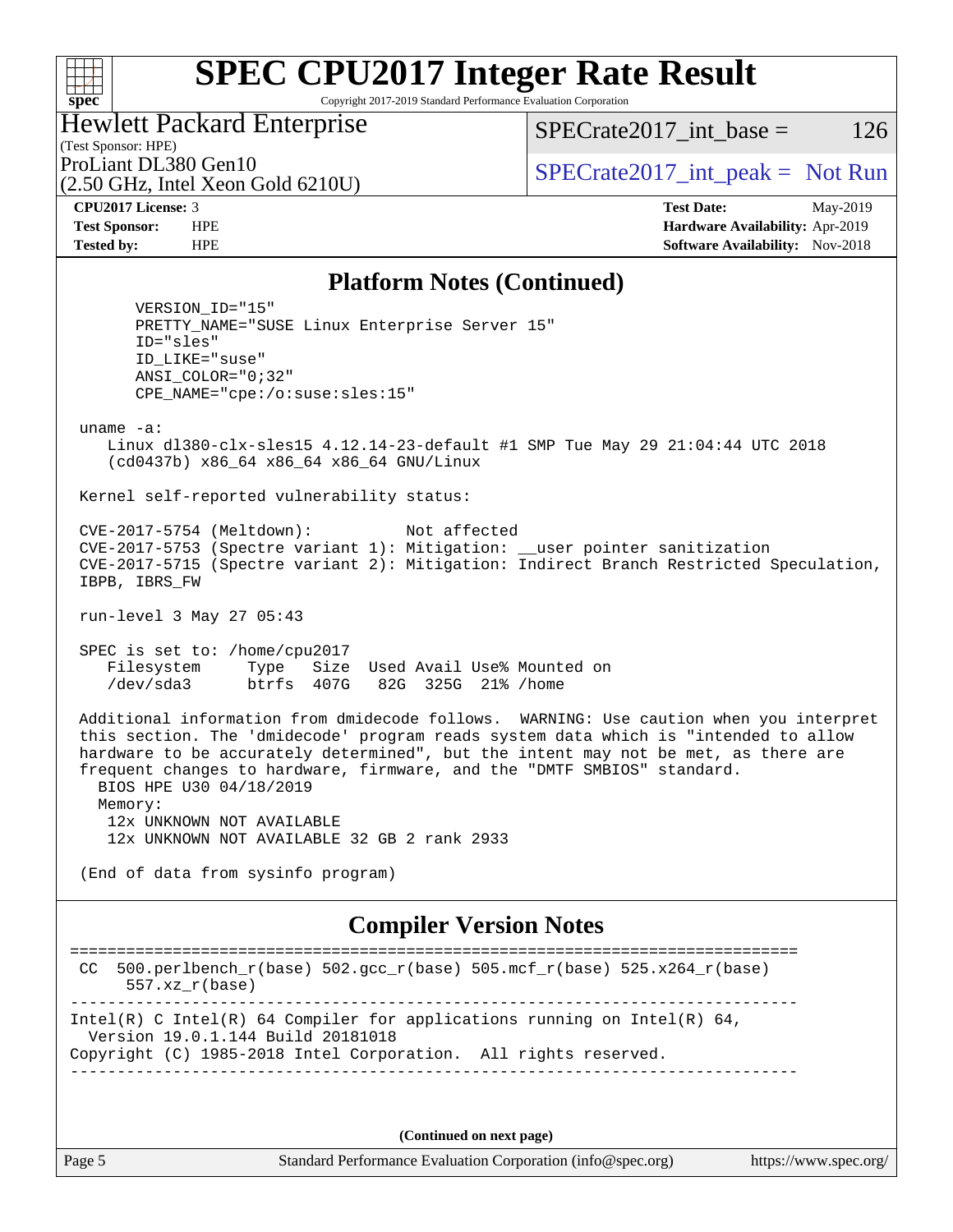

Copyright 2017-2019 Standard Performance Evaluation Corporation

#### Hewlett Packard Enterprise

 $SPECTate2017\_int\_base = 126$ 

(Test Sponsor: HPE)

(2.50 GHz, Intel Xeon Gold 6210U)

ProLiant DL380 Gen10  $SPECTA 50 \text{ GHz}$  [SPECrate2017\\_int\\_peak =](http://www.spec.org/auto/cpu2017/Docs/result-fields.html#SPECrate2017intpeak) Not Run

**[CPU2017 License:](http://www.spec.org/auto/cpu2017/Docs/result-fields.html#CPU2017License)** 3 **[Test Date:](http://www.spec.org/auto/cpu2017/Docs/result-fields.html#TestDate)** May-2019 **[Test Sponsor:](http://www.spec.org/auto/cpu2017/Docs/result-fields.html#TestSponsor)** HPE **[Hardware Availability:](http://www.spec.org/auto/cpu2017/Docs/result-fields.html#HardwareAvailability)** Apr-2019 **[Tested by:](http://www.spec.org/auto/cpu2017/Docs/result-fields.html#Testedby)** HPE **[Software Availability:](http://www.spec.org/auto/cpu2017/Docs/result-fields.html#SoftwareAvailability)** Nov-2018

#### **[Compiler Version Notes \(Continued\)](http://www.spec.org/auto/cpu2017/Docs/result-fields.html#CompilerVersionNotes)**

| CXXC 520.omnetpp $r(base)$ 523.xalancbmk $r(base)$ 531.deepsjeng $r(base)$<br>$541.$ leela r(base)                                                                                     |
|----------------------------------------------------------------------------------------------------------------------------------------------------------------------------------------|
| Intel(R) C++ Intel(R) 64 Compiler for applications running on Intel(R) 64,<br>Version 19.0.1.144 Build 20181018<br>Copyright (C) 1985-2018 Intel Corporation. All rights reserved.     |
| FC 548. exchange2 r(base)                                                                                                                                                              |
| Intel(R) Fortran Intel(R) 64 Compiler for applications running on Intel(R)<br>64, Version 19.0.1.144 Build 20181018<br>Copyright (C) 1985-2018 Intel Corporation. All rights reserved. |

### **[Base Compiler Invocation](http://www.spec.org/auto/cpu2017/Docs/result-fields.html#BaseCompilerInvocation)**

[C benchmarks](http://www.spec.org/auto/cpu2017/Docs/result-fields.html#Cbenchmarks): [icc -m64 -std=c11](http://www.spec.org/cpu2017/results/res2019q3/cpu2017-20190624-15569.flags.html#user_CCbase_intel_icc_64bit_c11_33ee0cdaae7deeeab2a9725423ba97205ce30f63b9926c2519791662299b76a0318f32ddfffdc46587804de3178b4f9328c46fa7c2b0cd779d7a61945c91cd35)

[C++ benchmarks:](http://www.spec.org/auto/cpu2017/Docs/result-fields.html#CXXbenchmarks) [icpc -m64](http://www.spec.org/cpu2017/results/res2019q3/cpu2017-20190624-15569.flags.html#user_CXXbase_intel_icpc_64bit_4ecb2543ae3f1412ef961e0650ca070fec7b7afdcd6ed48761b84423119d1bf6bdf5cad15b44d48e7256388bc77273b966e5eb805aefd121eb22e9299b2ec9d9)

[Fortran benchmarks](http://www.spec.org/auto/cpu2017/Docs/result-fields.html#Fortranbenchmarks): [ifort -m64](http://www.spec.org/cpu2017/results/res2019q3/cpu2017-20190624-15569.flags.html#user_FCbase_intel_ifort_64bit_24f2bb282fbaeffd6157abe4f878425411749daecae9a33200eee2bee2fe76f3b89351d69a8130dd5949958ce389cf37ff59a95e7a40d588e8d3a57e0c3fd751)

### **[Base Portability Flags](http://www.spec.org/auto/cpu2017/Docs/result-fields.html#BasePortabilityFlags)**

 500.perlbench\_r: [-DSPEC\\_LP64](http://www.spec.org/cpu2017/results/res2019q3/cpu2017-20190624-15569.flags.html#b500.perlbench_r_basePORTABILITY_DSPEC_LP64) [-DSPEC\\_LINUX\\_X64](http://www.spec.org/cpu2017/results/res2019q3/cpu2017-20190624-15569.flags.html#b500.perlbench_r_baseCPORTABILITY_DSPEC_LINUX_X64) 502.gcc\_r: [-DSPEC\\_LP64](http://www.spec.org/cpu2017/results/res2019q3/cpu2017-20190624-15569.flags.html#suite_basePORTABILITY502_gcc_r_DSPEC_LP64) 505.mcf\_r: [-DSPEC\\_LP64](http://www.spec.org/cpu2017/results/res2019q3/cpu2017-20190624-15569.flags.html#suite_basePORTABILITY505_mcf_r_DSPEC_LP64) 520.omnetpp\_r: [-DSPEC\\_LP64](http://www.spec.org/cpu2017/results/res2019q3/cpu2017-20190624-15569.flags.html#suite_basePORTABILITY520_omnetpp_r_DSPEC_LP64) 523.xalancbmk\_r: [-DSPEC\\_LP64](http://www.spec.org/cpu2017/results/res2019q3/cpu2017-20190624-15569.flags.html#suite_basePORTABILITY523_xalancbmk_r_DSPEC_LP64) [-DSPEC\\_LINUX](http://www.spec.org/cpu2017/results/res2019q3/cpu2017-20190624-15569.flags.html#b523.xalancbmk_r_baseCXXPORTABILITY_DSPEC_LINUX) 525.x264\_r: [-DSPEC\\_LP64](http://www.spec.org/cpu2017/results/res2019q3/cpu2017-20190624-15569.flags.html#suite_basePORTABILITY525_x264_r_DSPEC_LP64) 531.deepsjeng\_r: [-DSPEC\\_LP64](http://www.spec.org/cpu2017/results/res2019q3/cpu2017-20190624-15569.flags.html#suite_basePORTABILITY531_deepsjeng_r_DSPEC_LP64) 541.leela\_r: [-DSPEC\\_LP64](http://www.spec.org/cpu2017/results/res2019q3/cpu2017-20190624-15569.flags.html#suite_basePORTABILITY541_leela_r_DSPEC_LP64) 548.exchange2\_r: [-DSPEC\\_LP64](http://www.spec.org/cpu2017/results/res2019q3/cpu2017-20190624-15569.flags.html#suite_basePORTABILITY548_exchange2_r_DSPEC_LP64) 557.xz\_r: [-DSPEC\\_LP64](http://www.spec.org/cpu2017/results/res2019q3/cpu2017-20190624-15569.flags.html#suite_basePORTABILITY557_xz_r_DSPEC_LP64)